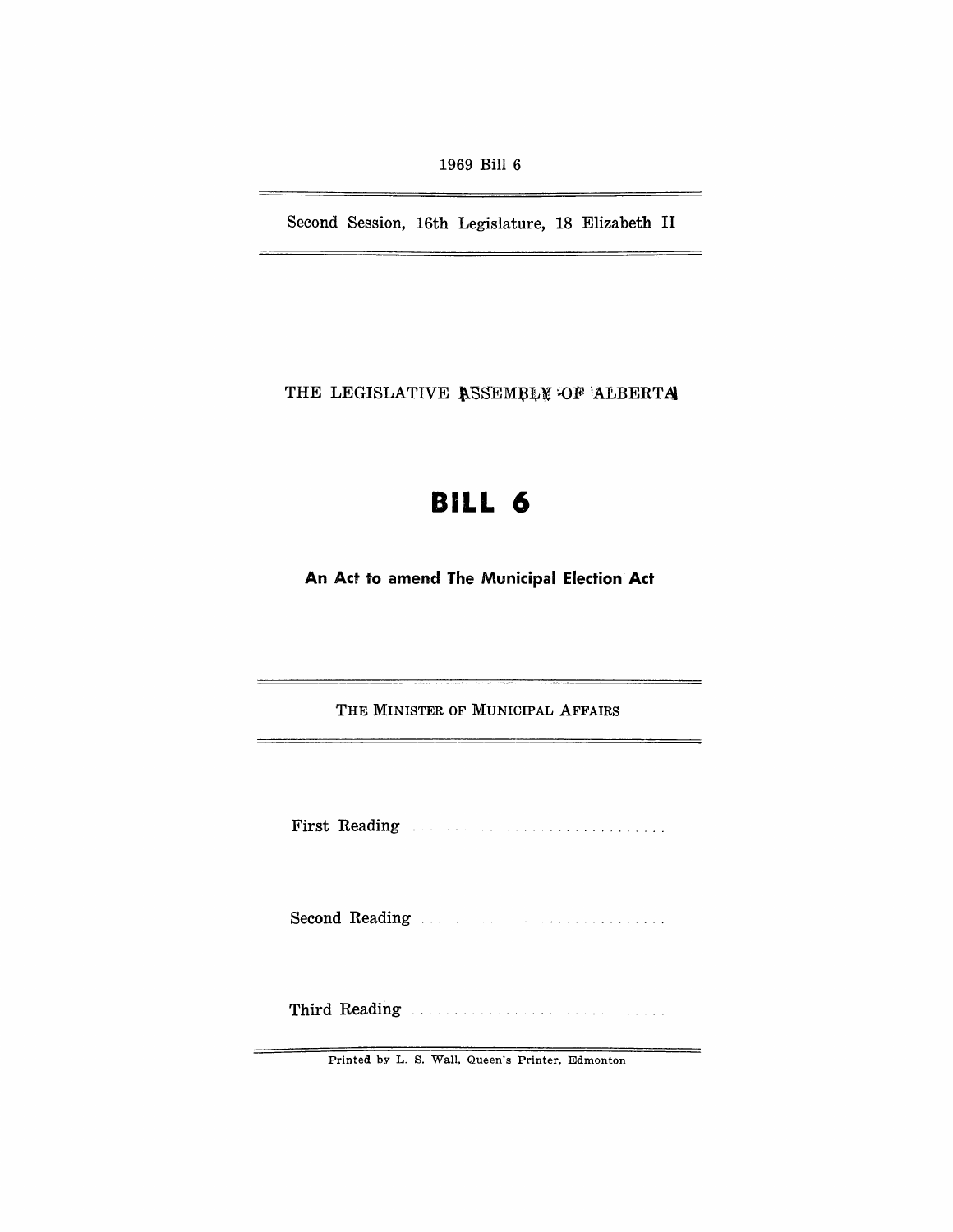## **BILL 6**

## 1969

An Act to amend The Municipal Election Act

## *(Assented to* , 1969)

HER MAJESTY, by and with the advice and consent of the Legislative Assembly of the Province of Alberta, enacts as follows:

*1. The Municipal Election Act* is hereby amended.

2. Section 4, subsection (1) is amended

- (a) as to clause  $(a)$  by striking out the words "sections" 42, 43, 99" and by substituting the words "sections 42 and 43, subsections (2) and (3) of section 45 and sections 99",
- (b) by adding the following after clause  $(d)$ :
	- (d1) polling hours in an election or in a vote on a by-law or question shall be between the hours of 12 o'clock noon and 9 o'clock in the evening, and section 94 does not apply;

3. Section 8, subsection (1) is amended by striking out the words "resident in" and by substituting the word "of".

4. Section 38 is amended by adding the following after subsection (4) :

(5) A corporation, church or other religious organization is not entitled to a vote at an election for members of the council.

5. Section 44, subsection  $(7)$ , clause  $(c)$  is amended by striking out the words "section 45 or 46" and by substituting the words "section 42 or 43".

6. Section 45, subsection (3) is amended by striking out the words "a week for two consecutive weeks".

7. Section 46, subsection (1) is amended by striking out the words "to the 4th day" and by substituting the words "up to and including the 8th day".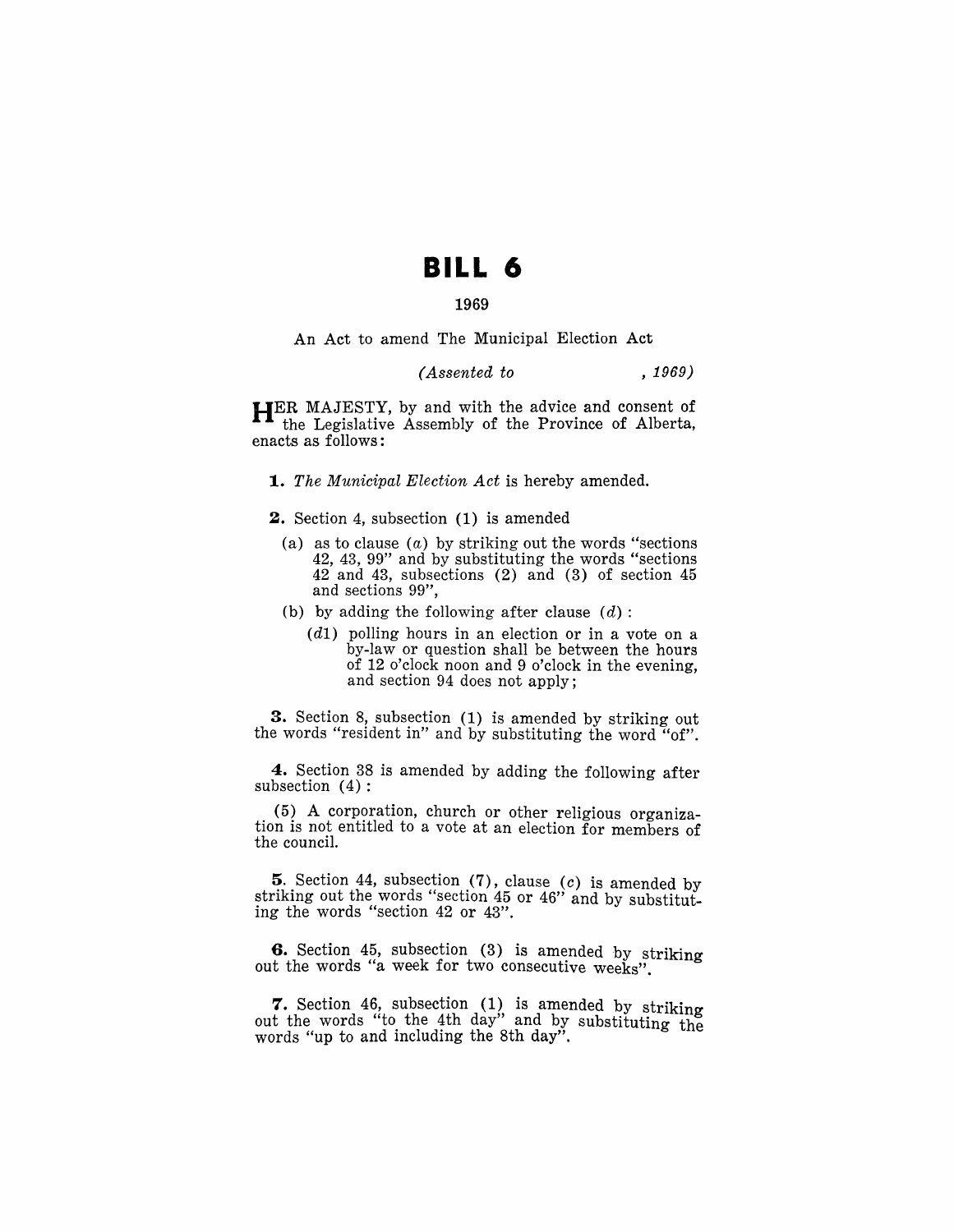## **Explanatory Notes**

## **I.** This Bill amends chapter 66 of the Statutes of Alberta, 1968.

**2.** Section 4 (1) (a) presently reads:

(a) a list of electors if a vote is required in an election, shall be prepared by the municipal secretary by a system of registration<br>rather than enumeration and shall contain the names of the<br>proprietary electors, and of those persons who register under<br>subclauses (ii) and (iii) of clause ( and 100 do not apply;

#### **3.** Section 8 (1) presently reads:

8. (1) The council of a municipal district shall provide for the nomination of candidates for councillor by electoral divisions and for the election of the electoral division for the electoral division for which each candi

**4.** A subsection is added to make it clear that a corporation, church or other religious organization does not have a vote in an election, even though it may under section 38 vote as a proprietary elector on money by-laws, etc.

**5.** A cross-reference to other sections is corrected.

**6.** Section 45 requires the posting of the list of electors. **Sub**section (3) presently reads:

(3) The municipal secretary shall also publish once a week for two consecutive weeks in a newspaper or newspapers circulating in the municipality a notice stating that the lists have been prepared and posted for inspection received by him.

## **7.** Section 46 (1) presently reads:

46. (1) Any person who is otherwise qualified to vote but whose name does not appear on the list referred to in section 45 may, at any time during office hours of any business day to the 4th day before the date established for polling day, apply to the municipal secretary to have his name added to the list.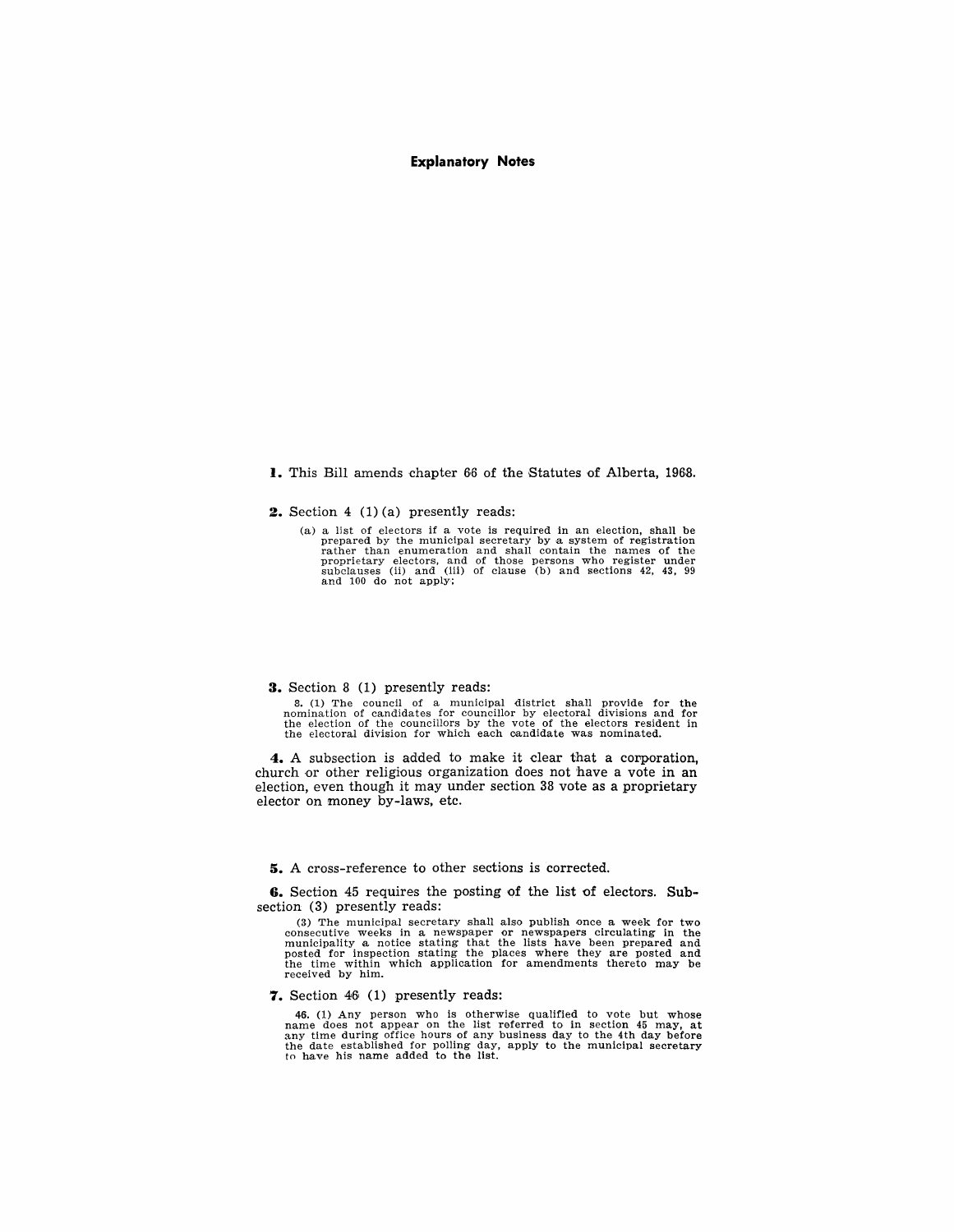**8.** Section 49 is struck out and the following is substituted:

**49.** Every returning officer, deputy returning officer, poll clerk, constable, candidate or agent authorized to be present at any polling place shall, before exercising at any polling place any of the rights of his office for which he has been appointed, take and subscribe before a justice of the peace, the municipal secretary or commissioner for oaths, or in the case of a poll clerk, constable or agent before the deputy returning officer at whose polling place he is appointed to act an oath in the prescribed form.

**9.** Section 51, subsection (1), clause (b) is amended by striking out the words "first Saturday in November" and by substituting the words "last Wednesday in October".

**10.** Section 56, subsection (2) is amended by adding after the words "'the candidate elected" the words "with the lowest number of votes".

**11.** Section 64 is amended by striking out subsection (4).

**12.** Section 71, subsection (1), clause (b) is amended by adding immediately before the word "occupation", wherever it occurs, the word "main".

**13.** Section 78 is amended by adding the following after subsection (4):

 $(5)$  Where, in a municipal district or in a city in which the ward system is in effect, a person is appointed a deputy returning officer, poll clerk or constable to attend at a poll in an electoral division or ward other than the one in which he is entitled to vote, the returning officer may provide him with a certificate entitling him to vote at an advance poll, and he may vote at the advance poll without the necessity of completing the affidavit or affirmation required by section 88.

**14.** Section 80 is struck out.

**15.** Section 87 is amended by adding the word "or'·' at the end of clause  $(b)$  and by adding the following after clause  $(b)$ :

 $(c)$  who are election officials that have been given a certificate by the returning officer entitling them to vote under subsection (5) of section 78.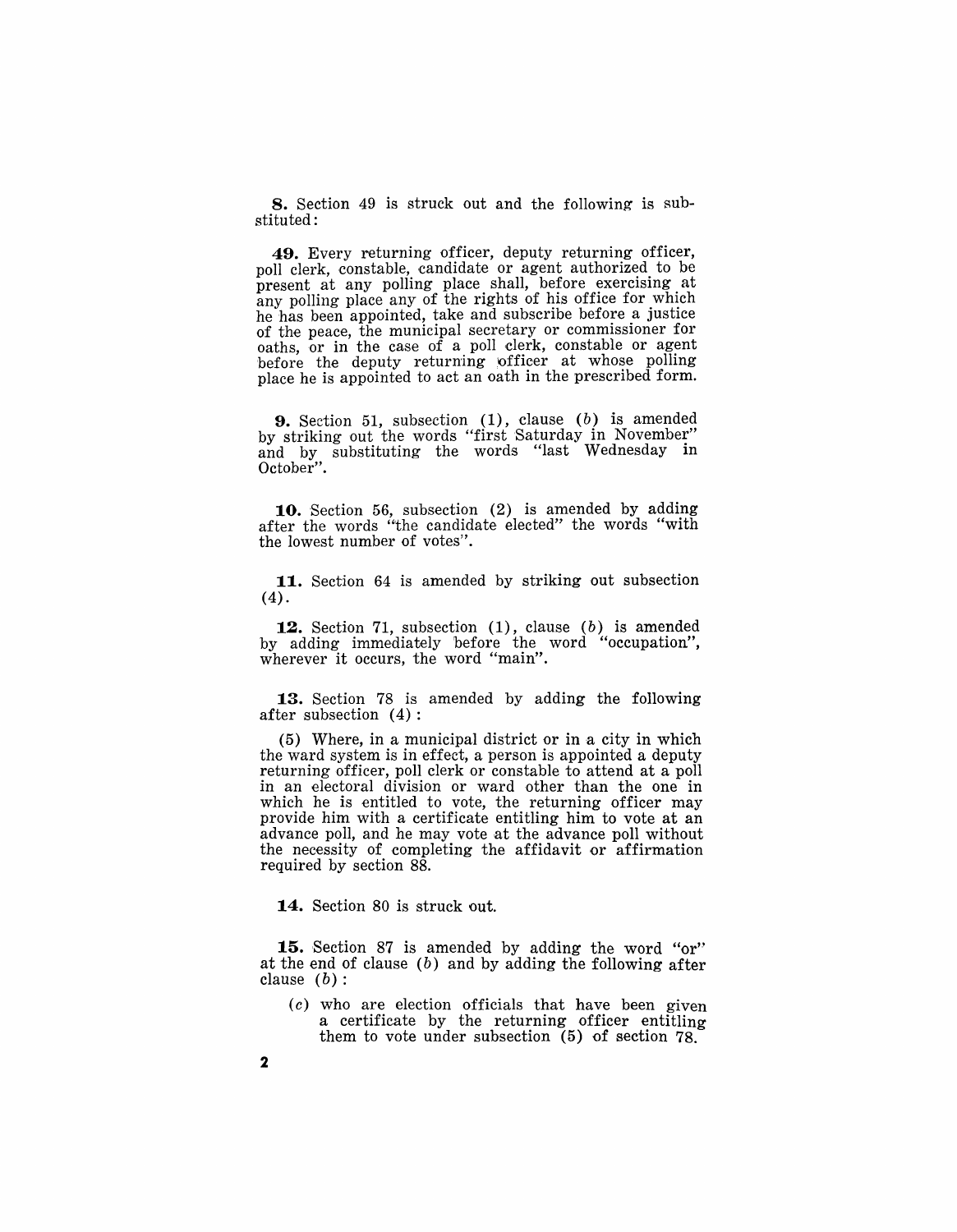**8.** Section 49 is largely a duplication of section 80. The amendment strikes out section 49 and re-enacts the provisions of section 80 in its place. A later clause in this Bill strikes out section 80.

**9.** Section  $51$  (1) (b) presently reads:

51. (1) Nomination day for a general election

(b) in a municipal district is the first Saturday in November, in the year in which the election is to be held.

## 10. Section 56 (2) presently reads:

(2) The sum so deposited by any candidate in an election shall be returned to him in the event of his being elected or if he obtains a number of votes at least equal to one-half of the total number of votes polled for the

#### II. Section 64 (4) reads:

(4) Except in the case of the advance poll, or institutional poll, every polling place for a ward or electoral division shall be situated within the boundaries of the ward or electoral diviswn.

## 12. Section 71 (1)(b) presently reads:

71. (1) Every ballot paper shall contain  $\ldots$ 

(b) the occupation of each candidate, or if he has no occupation, his status.

**13.** Self-explanatory.

### 14. See clause 8 of this Bill.

### **15.** Section 87 (b) reads:

87. The persons authorized to vote at an advance poll are the electors<br>....

(b) who hy reason of physical disability find it impossible or extremely difficult to attend at the regular polling place.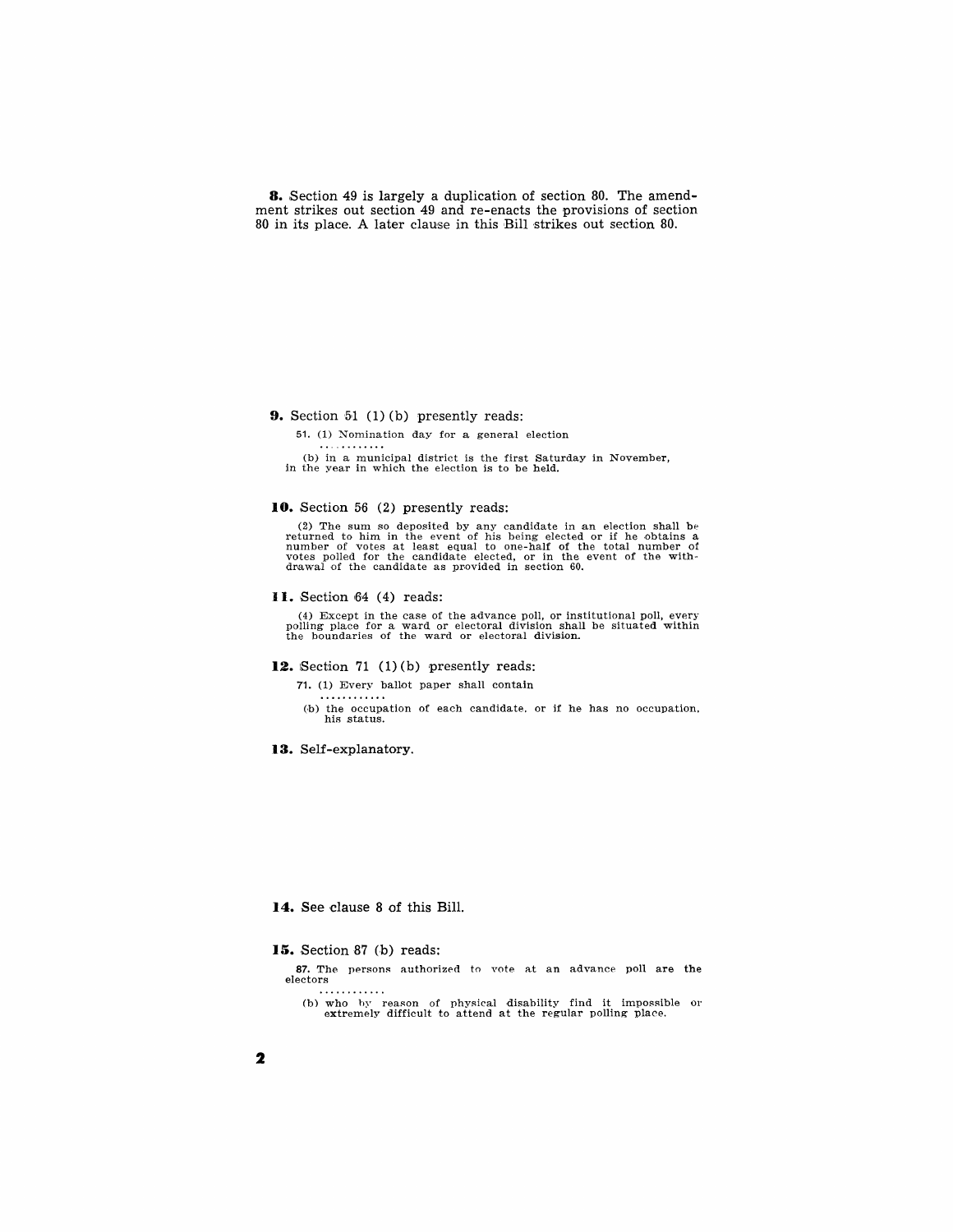**16.** The following is added after section 125:

*125a.* (1) At any general election or by-election the candidate or candidates receiving the highest number of votes shall be declared to be elected to the council.

(2) When at a general election it is necessary to elect a person or persons to fill an unexpired term or terms, the candidate receiving the larger number of votes shall hold office for the longer period.

(3) When during an election all vacancies are filled by acclamation and one or more of the vacancies is for an unexpired term, the municipal secretary shall conduct a draw to determine the terms of office of all candidates in the following manner:

- $(a)$  identical slips of paper each containing a candidate's name shall be prepared for all candidates, folded in the same manner and placed in a receptacle;
- (b) the returning officer shall withdraw the slips one at a time from the receptacle and terms of office shall be accorded to candidates in the same order in which slips containing their names are withdrawn, with the longest term to be served by the candidate whose slip is first drawn, the next longest term by the candidate whose slip is next drawn and so on, until all terms of office have been accommoda ted.

**17.** Section 126 is amended by adding the following after subsection (2):

(3) An application pursuant to this section may be made by a candidate during the 72-hour period immediately following the closing of the polls but may not be made thereafter.

. **18.** This Act comes into force on the day upon which it is assented to.